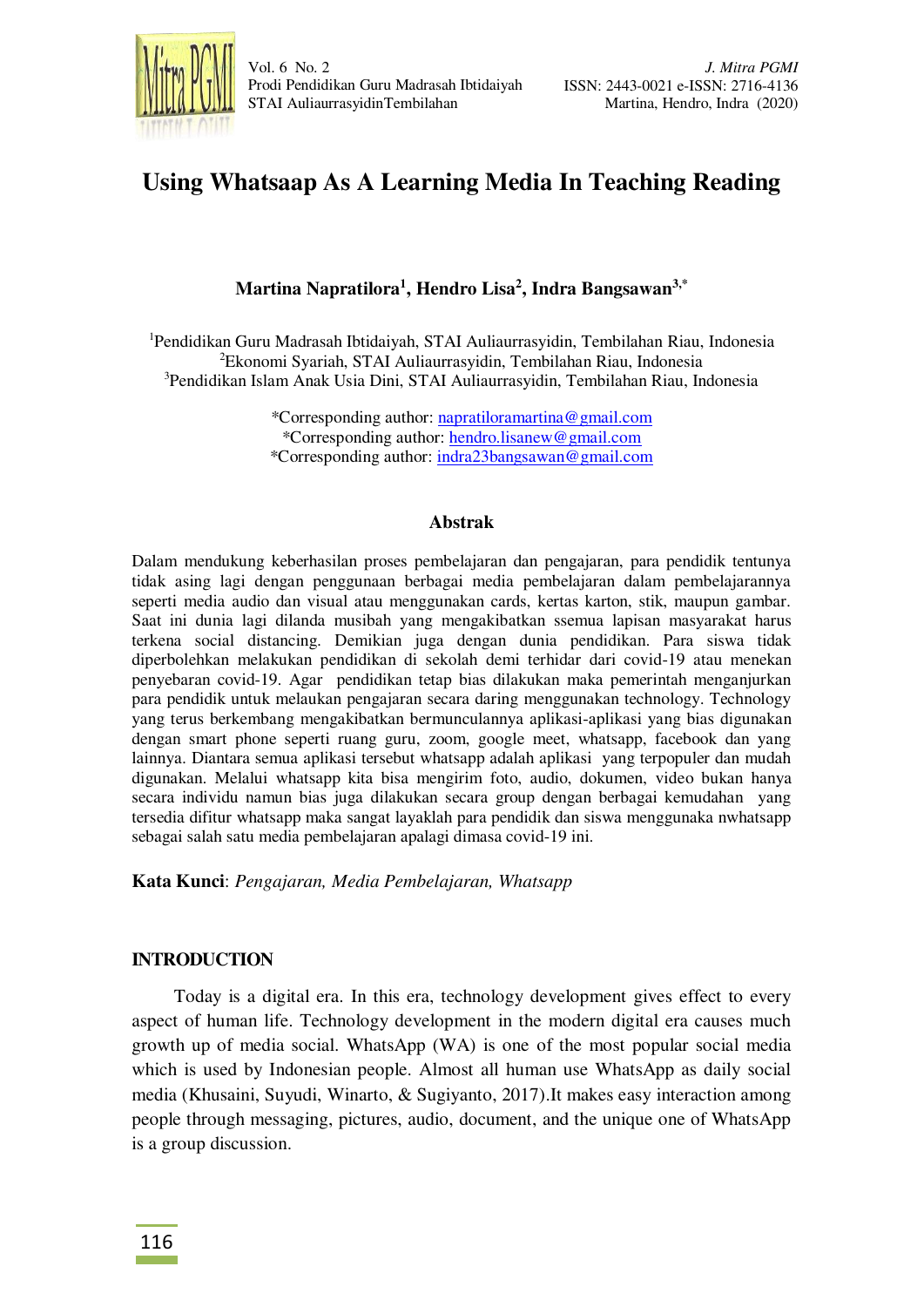

WhatsApp is one of the online communicating tools on the smartphone. The smartphone is so easy to use and simple form. It makes many people use Smartphone in daily life to communicate with each other. The people can communicate with each other by sending a message, video, audio, photo, topic discussion, and create a group discussion/ group chat with a purpose. The maximal member of a group chat on WhatsApp is 256 members.

Big WhatsApp advantages in supporting human communicating do not use and apply yet in the field of education well especially in teaching reading comprehension. WhatsApp utilization in teaching reading comprehension needs to apply as a teaching and learning media in a digital era. Facilitating the process of teaching and learning English, the teacher can use WhatsApp as instructional media (Kheryadi, 2017). WhatsApp Application Messenger is very potential media in teaching (Jumiatmoko, 2016). It means that English teachers are able to apply WhatsApp as one of the media in teaching reading comprehension.

In improving students' reading comprehension, the English teachers have tried to use some methods and approaches on teaching and learning process but the students' reading skill is still unsatisfied. English teachers have applied methods and approaches in teaching but the result shows that no one of them is 100% successful to improve students' reading comprehension. It is difficult for an English teacher to manage the time or spend much time teaching reading especially to develop students' reading comprehension in the classroom with limited time (George, 2018).

Reading is an activity to get knowledge and information from written language like words, symbols, and pictures. In addition, reading is getting meaning from printed words and making sense for different purposes like for getting new knowledge, for pleasure, and for interest (Linse & Nunan, 2005). The key areas of reading like who read, how we read, what we read as well as where we read have to base on the reading purposes (Pyrhonen, 2018). So, reading comprehension is very important to be mastered by the students and also the teacher to catch important information from reading sources.

Reading comprehension can be increased by utilizing the technology application. Technological digital advance has much potential as an instructional tool in literacy education. The technology-based tool gives many advantages to the user one of them is increasing students' reading skill (Biancarosa & Griffiths, 2012). Today, WhatsApp is so popular technology application in daily life with many users in the world. As a social media network, WhatsApp can use to get information fast. In the context of teaching and learning process, WhatsApp is able to help the students to interact with each other by using English whenever and wherever. Besides that WhatsApp are able to help the students increase language skills like speaking, writing, reading and listening (D'Eca, 2003).

WhatsApp application is a smartphone application which functions to send and receive messages fast. WA is so easy and simple in applying for communicating that makes many people from different age, background, purpose use them in daily life. WA has some functions such as sending messages, picture, audio, video, document, and web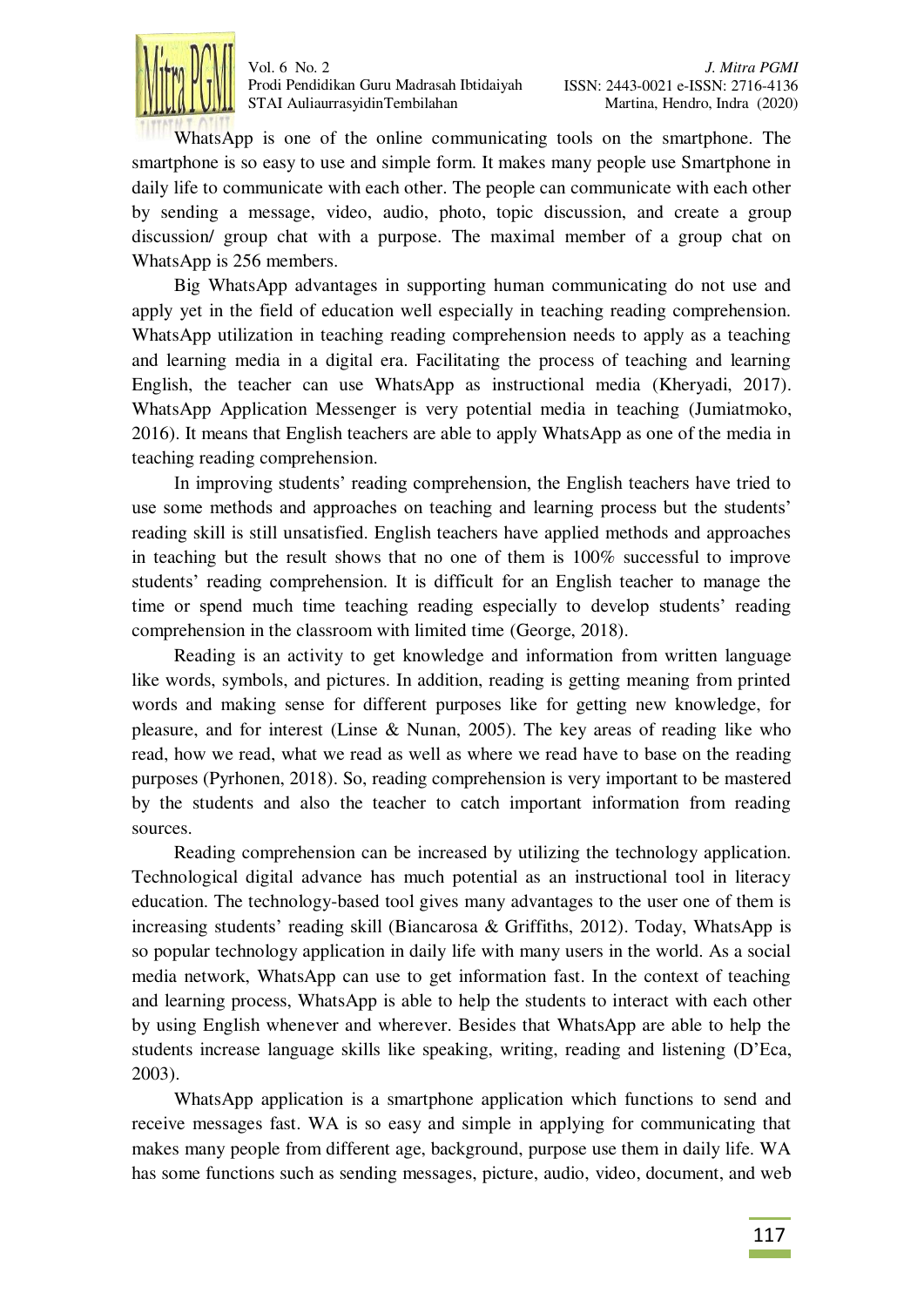

address. By looking this functions and advantages of WA in communicating, these advantages are also utilized as a tool/media in teaching and learning English like sending English messaging, share English picture, English document, and English text materials. The user can send messages to individual or group in the form of text messages, photo, audio file, video file, and link of the web address to be accessed (Bouhnik & Deshen, 2014).

The objectives of this study are to describe WhatsApp messenger as learning media in teaching reading comprehension and process how to use WhatsApp messenger as learning media in teaching reading comprehension.

## **DISCUSSION**

#### **Reading Comprehension Definition**

Reading is a skill to get information from books, newspapers, magazines, journals, comics, novels, and the internet. Having reading skill needs more efforts like times to read and reading sources. Furthermore, reading refers to a complex process which includes analysis, coordination, and interpretation of several sources to get important knowledge and information (Scanlon, Anderson, & Sweeney, 2010).

Understanding a reading text is not easy. Readers have to familiar with several reading components. They are(Snow, 2002):

- 1. Determining factual information
- 2. Determining the main idea
- 3. Determining reference
- 4. Enumerating inference
- 5. Making restatement

Besides that, a reader read a reading source with a purpose like to get information, knowledge, make a summary, finish homework, prepare presentation, enjoyment, and so on. Reading for an academic purpose has some aims as follows (M & Kanchana, 2016):

- 1. Searching for information
- 2. Quick understanding
- 3. Learning
- 4. Combining information
- 5. Evaluating, comment, and use the information
- 6. General understanding or entertaining

A good reader is not only need reading skill but she/he needs to comprehend what she/he has read. That means that the reader is not only read the text but also comprehend the text.Reading comprehension is as the process of simultaneously extracting and constructing meaning through interaction and involvement with written language (Catherin, 2003). In other words, Comprehension of written English is accomplished with ease since students read language that is highly meaningful and relevant to their personal lives (Denis and Carol, 2008).

#### **WhatsApp Definition**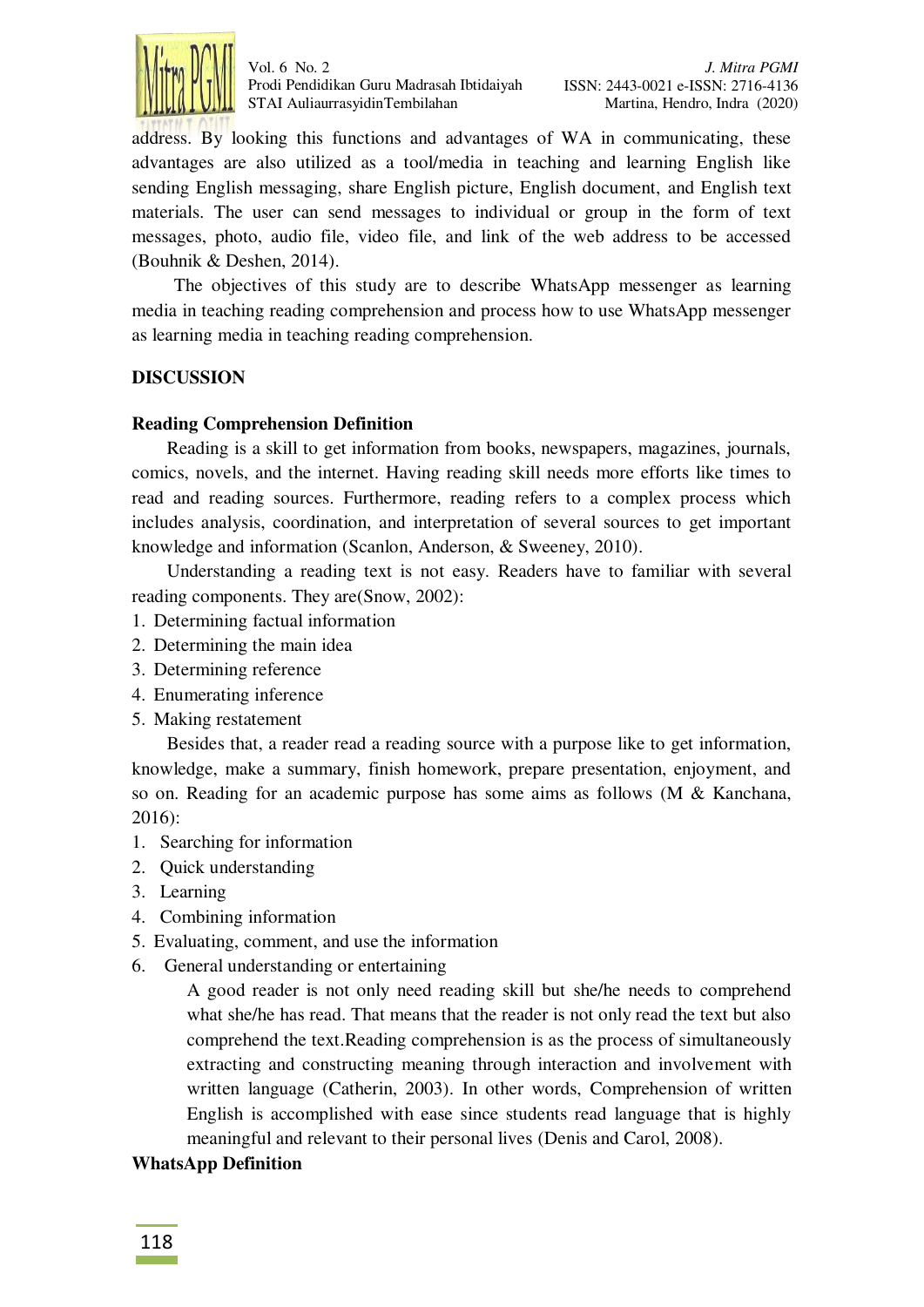

WhatsApp is created by CEO Jan Koum and Brian Acton in Mountain View of California (United States) in 2009 (M & Kanchana, 2016). It is one of the most popular applications that are used by people in communicating with each other. Among online communication applications (FaceBook, Twitter, Instagram, Line, WhatsApp, and so on) WhatsApp is the most famous communication application. As many as 82% of users chose WhatsApp application to communicate with other (Kheryadi, 2017).WhatsAppmessenger can send and receive messages, videos, pictures, andaudios to individual or group easy and fast. It can be done using an internet connection. WhatsApp messenger is free in sending and receiving data from the users. Besides that, this application is so easy and simple to be used for Youngers until adult people(M  $\&$ Kanchana, 2016).WhatsApp messenger application gives many choices and facilitates to support teaching and learning activity which includes teaching reading comprehension.

WhatsApp messenger is very useful in teaching and learning activities, especially in teaching reading. The teachers are able to send the materials to the students whenever and wherever. Besides that, the teachers are also easy to inform the students about schedule changed or giving a reading task, additional task, homework, and assignment before starting the class. For the students, they are easy to give information to the teacher when they cannot attend the class and easy to follow the materials and tasks on the WhatsApp messenger group (Justina, 2016).

The students use WhatsApp with several aims and reasons as follows( $M \&$ Kanchana, 2016):

- 1. Getting good information and easy to communicate with their friends.
- 2. Collecting common knowledge
- 3. Sharing feeling to friends and family
- 4. Spending time
- 5. Education purposes like doing homework and task.
- 6. Getting important news and up to date information such as science with related videos, audios, documents, and so on.
- 7. Increasing reading interested
- 8. Updating social issues.

#### **Ways in Using WhatsAppas a Learning Media in Teaching Reading Skill**

The ways to make WhatsApp messenger work as learning media as follows (Santrossa & Castillo, 2017):

1. Rules making

The first step to use WhatsApp messenger is mentioning the guideline to the students, therefore they know what the teachers' hope to them. The vital thing is the students know what they do and how the teacher assesses them. Clear instruction about how to do the task is so essential to avoid students' confusing. The rules example: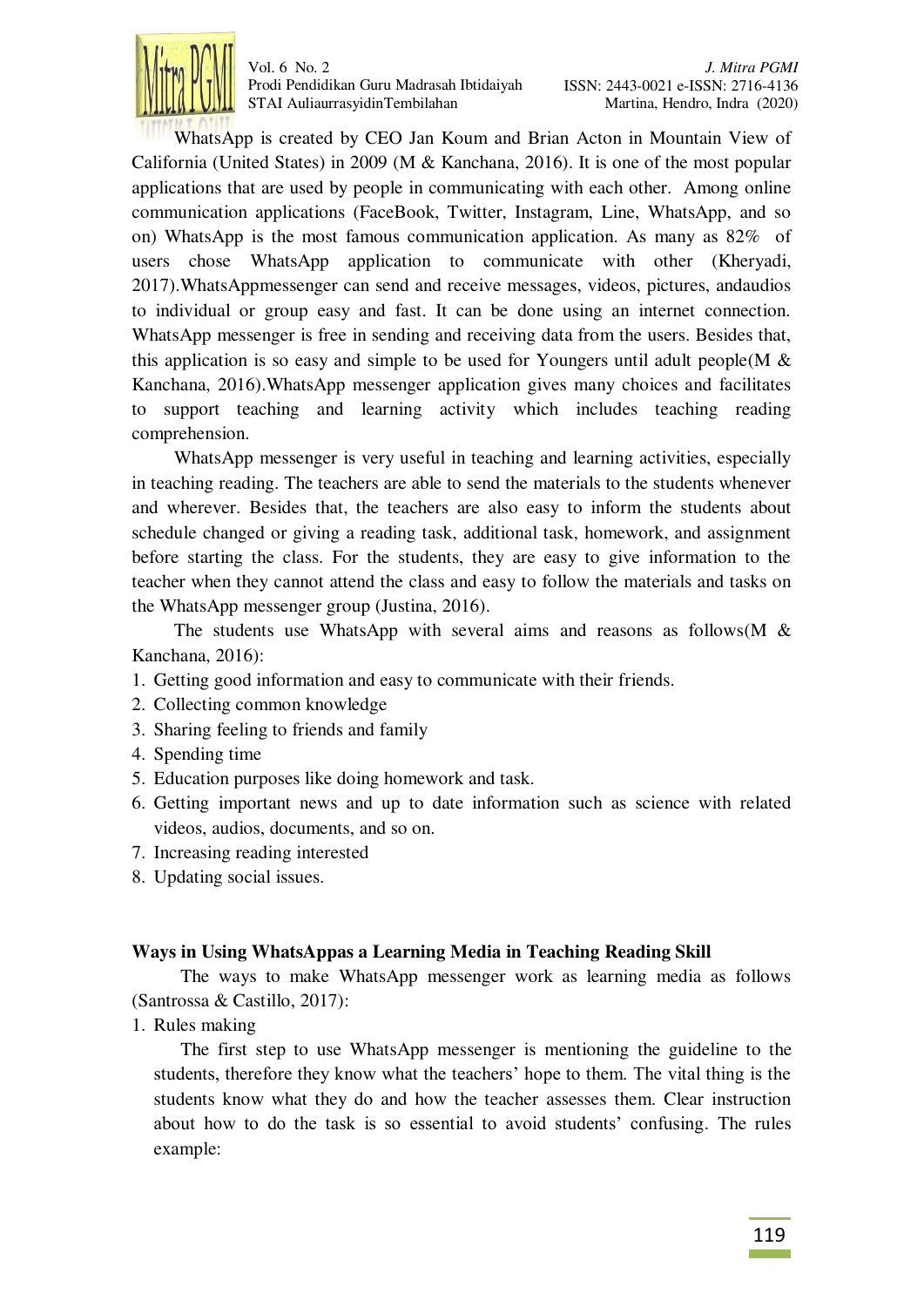





*Taken from: https://ltsig.iatefl.org/whats-up-in-the-classroom-whatsapp/* 

2. Group creating

At the first meeting, the teacher and the students create a WhatsApp group with all students and the teacher as its members. The teachers need a "trial" how to use WhatsApp in the group to help the students understand with the process well. Besides that, the teachers are able to create a small group that consists of 4 until 5 students only and still include in the class of WhatsApp group. It for getting more personal assessment and improvement to the students and then change the members with other students.

3. Applying reading activities

The teacher can give different activities to the students like homework, extra activities for smartest students in the class, entertaining activities like funny text and so on. In this process, clear instruction is very necessary for the students in comprehending the task well. The reading activities instruction can be seen as bellows: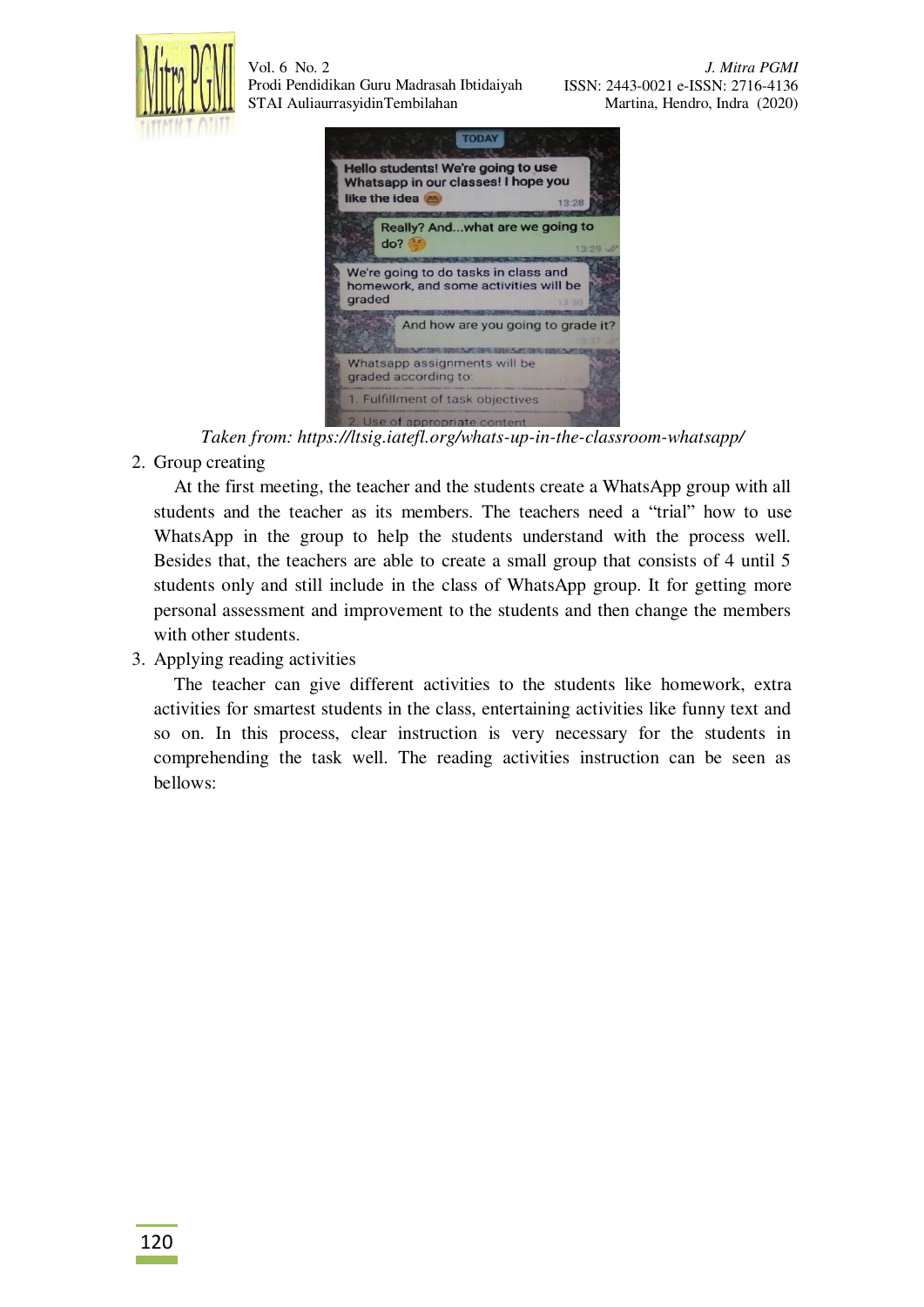

 *J. Mitra PGMI*  ISSN: 2443-0021 e-ISSN: 2716-4136 Martina, Hendro, Indra (2020)



*Taken from: https://ltsig.iatefl.org/whats-up-in-the-classroom-whatsapp/*  4. Designing reading activities

The reading activities can be in the form of a document or reading text, electronic source, audio, video, and picture. It means that the reading activities can be provided to the students in some forms through a mobile phone. The reading text may not longer, so the students can read it easily.

Reading activities on WhatsApp group are used for improving students' reading comprehension which is already learned in the class, give real-life materials to the students like a joke, short article, video, audio, and photo. It means that this activity does not change extensive reading in the classroom into WhatsApp group activities. Other utilizations of these activities are it is able to be accessed anytime and anywhere.

Besides that, there are some ways to apply WhatsApp in ELT (English Language Teaching) classroom. They are(Alderman, 2017):

1. Encourage Collaboration

Supporting students to collaborate in a group outside class is one of the ways to avoiding time-consuming in a collaborative task at the class. It should organize well to make it run successfully.

WhatsApp group is a way to encourage students' collaboration outside the class without taking a lot of time and build close space among student to other students, students to the teacher. It is able to be assessed by the students and the teacher everywhere and every time.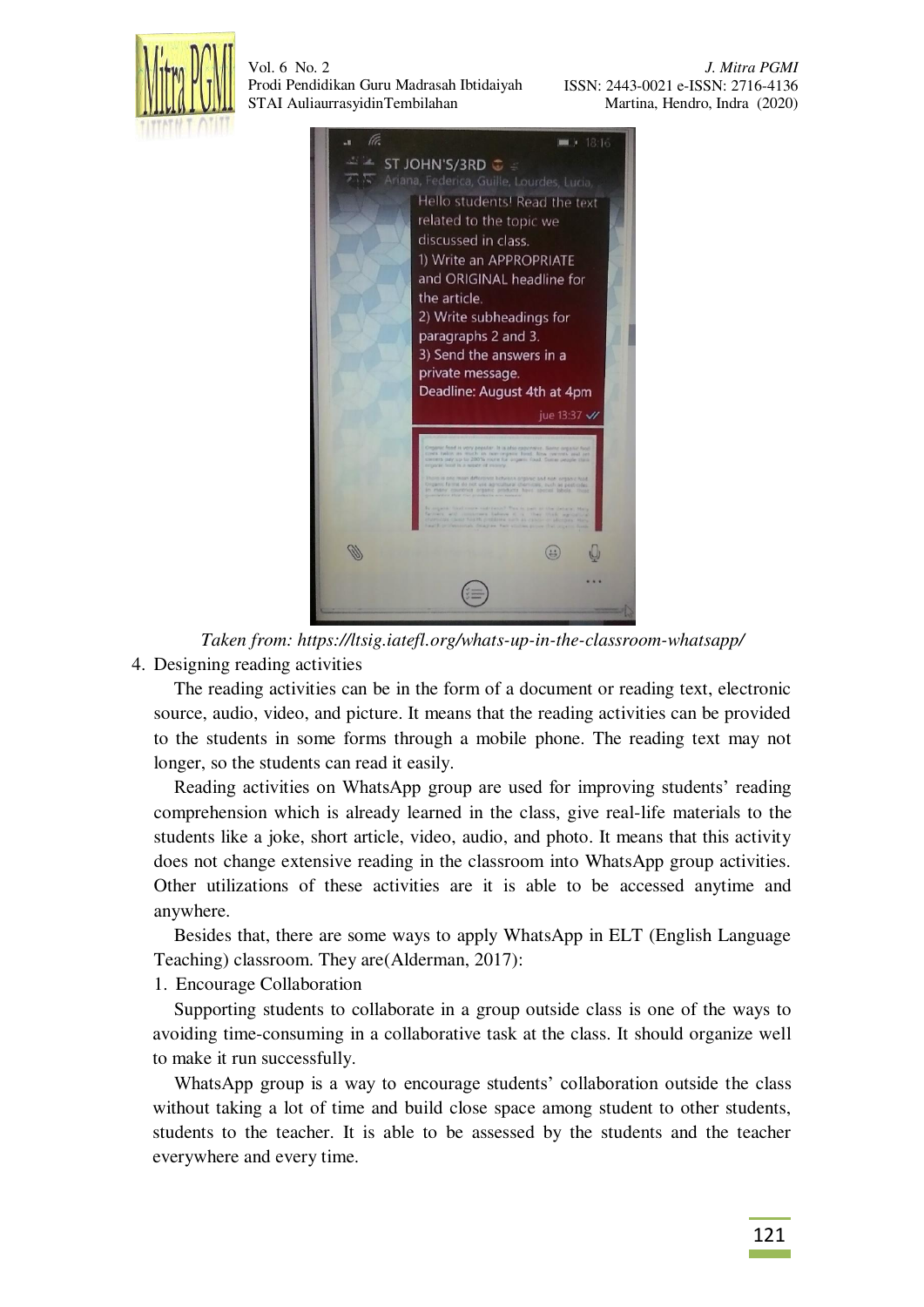

Using WhatsApp group create easy communication to discuss the materials. The students have been familiar with sharing information using WhatsApp through messages, videos, audios, photos, or screenshots. It is very useful for the students and the teacher in creating learning collaboration using WhatsApp messenger outside the class.

### 2. Extend Learning Time

Teaching in limited time make the teachers think how to cover the large task to the students in enough time. Iranian teacher faces it by applying WhatsApp for additional learning time outside the class. He applies WhatsApp group to distribute writing and speaking task to the students regularly. It is because the students should practice their productive skills besides receptive skills.It is very useful to increase students' motivation to practice the skill outside the class and in a familiar environment freely.

## 3. Manage Large Class Sizes

Having large class students make the teacher get difficulty in giving feedback to all students with limited time. An elementary school teacher, Yassir El Hajel Sheikh, has been tried a way to solve this problem. He applies a WhatsApp group as a learning media. He asks the students to record voice messages and then sends it to the group, listen to the voice messages and comment it. Teachers' feedback is very important to let them know about grammar errors, words choice, and spelling in the task.

#### 4. Flip the Classroom

Apply WhatsApp group to flip our classroom for giving more quality teaching time in the classroom. The teacher can use classroom time to discuss a necessary topic and its content, giving detail explanation and example. One of the ways to flip the classroom using WhatsApp is sharing videos link through WhatsApp to the students like what the Neusa Pretzel do in her classroom. She shares the video link via WhatsApp and asks the students to watch it before class, ask and answer the question which is related to the video in WhatsApp group.

#### 5. Build Confidence

Applying WhatsApp in teaching and learning are able to increase students' confidence and attitude in learning. Like Mauricio Vidal Gheiler's finding that his students be more active to communicate when they apply WhatsApp. Not only that, students' confidence to communicate using WhatsApp is influencing them in the class.

Based on the explanation above, the steps to use WhatsApp in teaching reading comprehension as follows:

#### a. Setting the rules

The important thing in using WhatsApp is introducing the rules to the students. By introducing the guideline, it will help the students know about our expectation to them. The teachers have to introduce WhatsAppMessenger as a learning media to the students in the first meeting.The guideline is so important for the students in doing their task, project and they can know how they will be assessed at the time.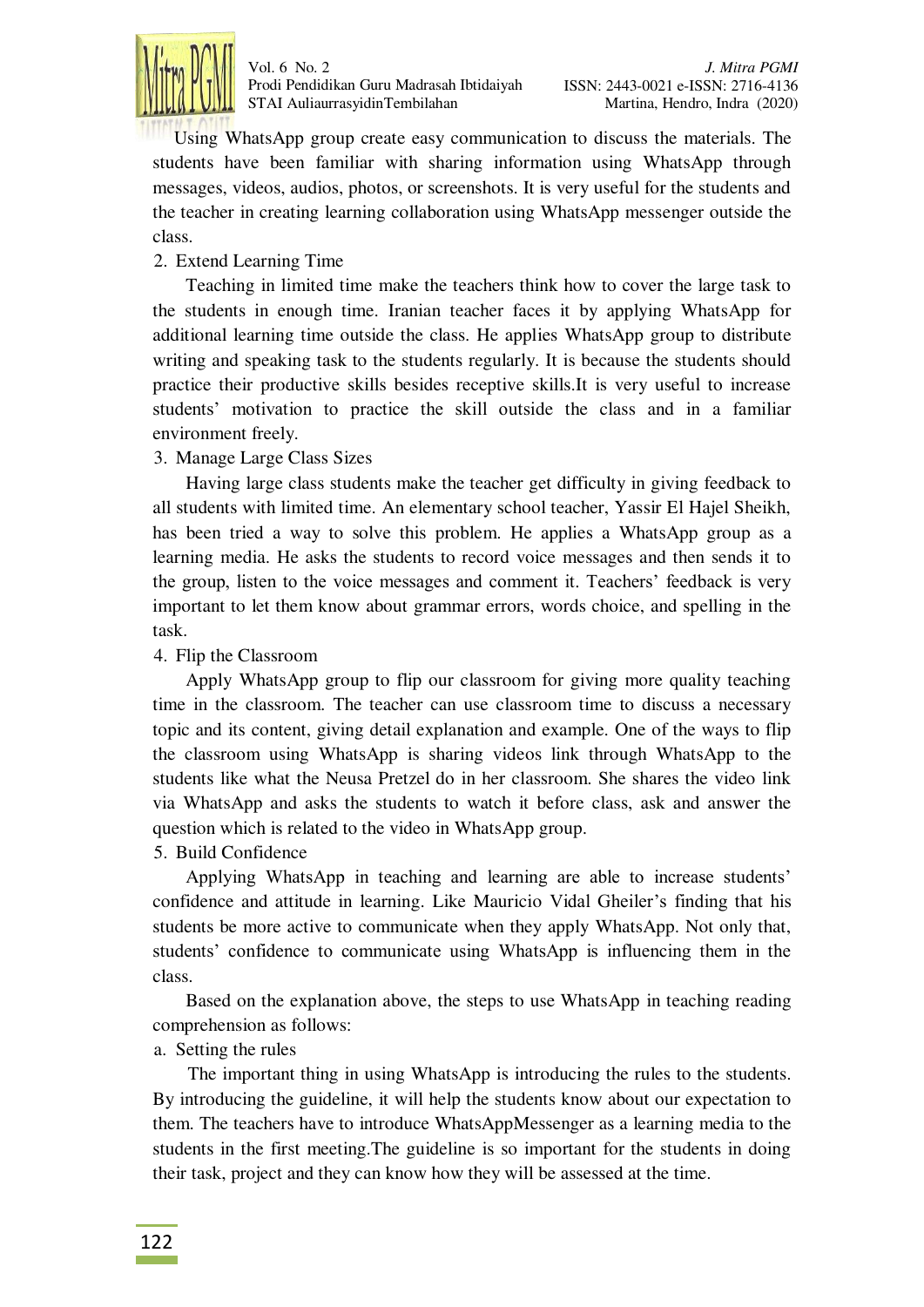

The rules of using WhatsApp group in reading activities are very easy. They are:

- 1. Having a WhatsApp group.
- 2. Every student has to speak English no mother tongue.
- 3. Using good words with correct grammar and spelling in doing reading activities.
- 4. Respecting other opinions
- 5. The task should be related to reading activities. It can be in the form of a document, electronic document, audio, video, and so on.
- 6. Responding the task, project, and exercise in the discussion hours. The respond is able in the form of an answer, suggestion, comment, an opinion that is followed by a reason.
- 7. Getting teachers'feedback
- b. Creating a class group using a unique name

After introducing the guideline, the teacher and students have to create a WhatsApp group for a class. All students and the teacher should be the group members. Creating a unique name is one of the ways to get students' interest in usingWhatsApp group for discussing task, project, homework, and exercise. Try to use the WhatsAppgroup with students to help them understand about the learning process on WhatsApp group.

c. Starting reading activity

Star the activities by giving task, exercise, or homework which is related to the topic. Give them clear instruction onhow to do the activities to avoid miscommunication or misunderstanding. Example: share a reading text document or screenshot about the description of Tembilahan city. Ask the students to find out the topic, characteristics of Tembilahan city, a location of Tembilahan city, and the last instruction is asking them to conclude the reading text.

d. Giving feedback.

The teachers have to give feedback by responding to students' answer and opinion. Let them know the result of their work to improve and revise it to be better in the next project or task.Give reword to the best students like get score A, spirit and motivation for others students to improve their skill in reading.

Therefore, the teacher is able to apply WhatsApp messenger in various ways in teaching reading comprehension. Teaching reading comprehension via WhatsApp messenger can increase students' interest to read the text. It increases students' reading comprehension too. The students are interested in using WhatsApp to get reading skill rather than a printed document or book. They are happy using WhatsApp to share information, task, homework,video, audio, picture, clearing problems outside the class, losing their boring in reading. WhatsApp can be used in education and can develop students' reading skill(M & Kanchana, 2016).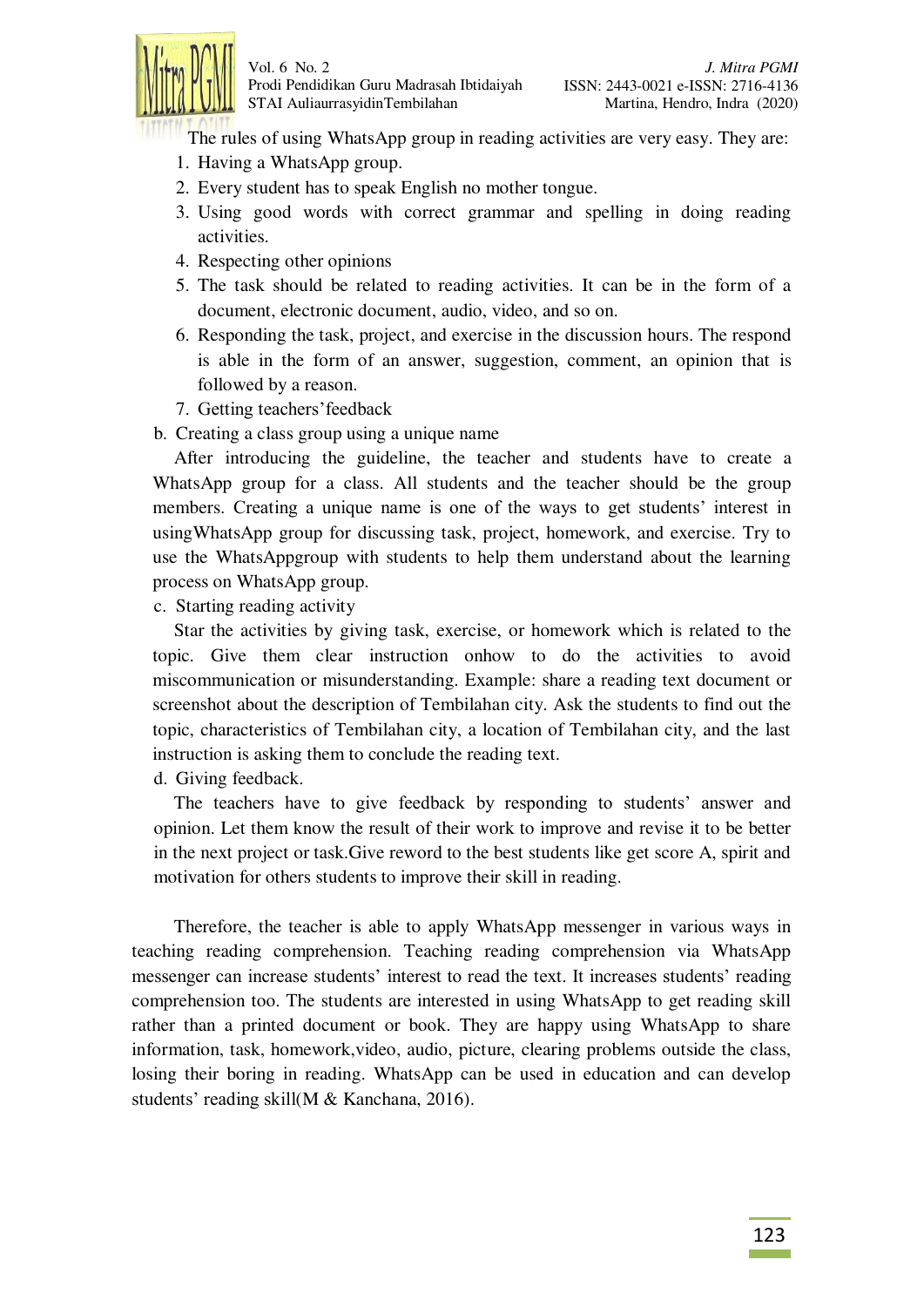

# **CONCLUSION**

WhatsApp messenger can be used as a learning media besides as a communication tool. It makes the teacher and the students are easy to communicate and discuss reading material before going to the class to improve students reading comprehension. WhatsApp is very easy and cheap to apply in teaching reading comprehension because the students have been familiar with WhatsApp. The steps using WhatsApp in teaching reading comprehension are setting the rules, creating a unique name for WhatsApp group, star the reading comprehension activity, and give them feedback.

# **BIBLIOGRAPHY**

- Alderman, S. (2017). 5 Ways to Use WhatsApp in the ELT Classroom. *Pearson English*. Retrieved July 10, 2018, from https://www.english.com/blog/5-ways-usewhatsapp-elt-classroom/
- Biancarosa, G., & Griffiths, G. G. (2012). Technology Tools to Support Reading in the Digital Age. *Future of Children*, *22*(2), 139–160.
- Bouhnik, D., & Deshen, M. (2014). WhatsApp Goes to School: Mobile Instant Messaging between Teachers and Students. *Journal of Information Technology Education: Research*, *13*, 217–231.
- D'Eca, T. A. (2003). The Use of Chat in EFL/ESL. Retrieved July 9, 2018, from http://www.tesl-ej.org/wordpress/issues/volume7/ej25/ej25int/
- George, M. S. (2018). Developing Listening and Reading Skills through Social Media using Apps. *Literary Studies*, *III*(i), 93–101.
- Jumiatmoko. (2016). WhatsApp Messenger dalam Tinjauan Manfaat dan Adab. *Wahana Akademika*, *3*(1), 51–66.
- Justina, M. (2016). Use of Whatsapp to Enhance Reading and Writing Skills at Undergraduate College Level. *Language in India*, *16*(11), 47–60.
- Kheryadi. (2017). The Implementation of "Whatsapp" as A Media of English Language Teaching. *LOQUEN*, *10*(2), 1–14.
- Khusaini, Suyudi, A., Winarto, & Sugiyanto. (2017). Optimalisasi Penggunaan WhatsApp dalam Perkuliahan Penilaian Pendidikan Fisika. *JRKPF UAD*, *4*(1), 1– 7.
- Linse, C., & Nunan, D. (2005). Practical English Language Teaching: Young Learners.
- M, M., & Kanchana, K. (2016). A Study on Developing Reading Skills of Engineering Students through WhatsApp as Motivational Strategy. *International journal of english research*, *2*(3), 1–4.
- Pyrhonen, H. (2018). Reading Today: Comparative Literature and Culture. In H. Pyrhonen & J. Kantola (Eds.), *New Perspectives on Reading: An Introduction* (pp. 1–199). London: UCL Press.
- Santrossa, C., & Castillo, J. (2017). No Title. *Learning Technologies Special Interest Group*. Retrieved July 10, 2018, from https://ltsig.iatefl.org/whats-up-in-theclassroom-whatsapp/
- Scanlon, D. M., Anderson, K. L., & Sweeney, J. M. (2010). *Early Intervention for*